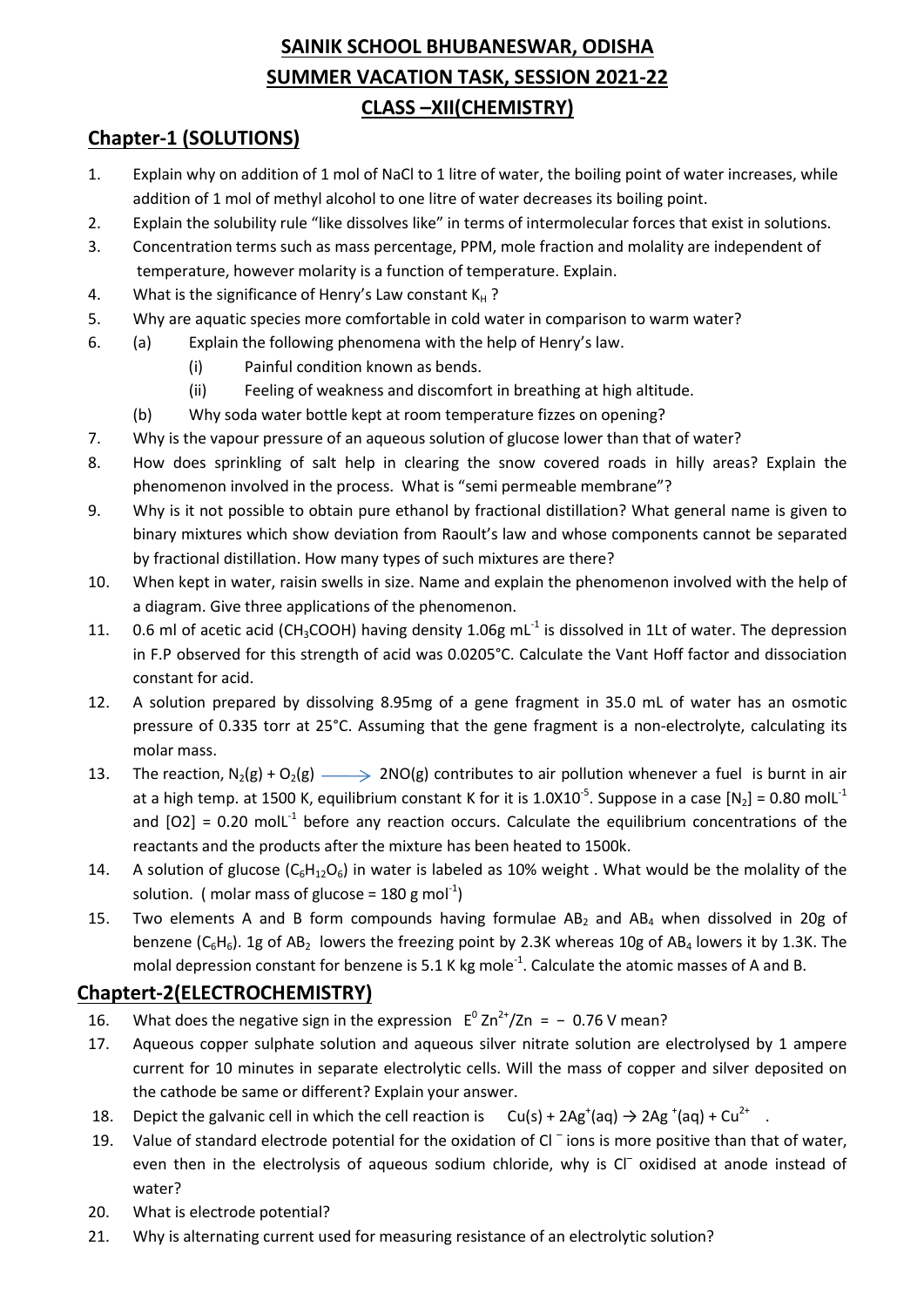- 22. A galvanic cell has electrical potential of 1.1V. If an opposing potential of 1.1V is applied to this cell, what will happen to the cell reaction and current flowing through the cell?
- 23. How will the pH of brine (aq. NaCl solution) be affected when it is electrolysed?
- 24. Unlike dry cell, the mercury cell has a constant cell potential throughout its useful life. Why?
- 25. Solutions of two electrolytes 'A' and 'B' are diluted. The Λm of 'B' increases 1.5 times while that of A increases 25 times. Which of the two is a strong electrolyte and why?
- 26. The electrical resistance of column of 0.05m NaOH solution of diameter 1 cm & length 50 cm is 5.55X10 $3$ ohm. Calculate its resistivity, conductivity and molar conductivity.
- 27. (a) Calculate the charge in coulombs required for oxidation of two moles of water to oxygen.
- (b) A copper-silver cell is set up. The copper ion concentration is 0.10M. The concentration of silver ion is not known. The cell potential when measured was 0.422V. Determine the concentration of silver ions in the cell. ( $E^{O}Ag^{+}/Ag=0.80V$ ,  $E^{O}Cu^{2+}/Cu=0.34V$ )
- 28. Calculate molality of KI solution if its density is 20% (w/w).
- 29. Two students performed two different experiments on electrolysis. Student A electrolysed 1litre of 1M aq. Solution of  $KMnO<sub>4</sub>$  till after reduction the final solution to 0.1M  $K<sub>2</sub>MnO<sub>4</sub>$ . Student B electrolyzed NiSO<sub>4</sub> solution by passing 12 ampere current but the efficiency was only 60%.(Atomic mass of  $Ni=58.7$ gmol $^{-1}$ )
	- a) What is the amount of electricity used by student A?
	- b) What is the amount of Ni deposited on cathode per hour in solution used by student B.

### Chapter-3(CHEMICAL KINETICS)

- 30. A reaction is second order with respect to a reactant. How is the rate of reaction affected if the concentration of the reactant is
	- (a) doubled and (b) reduced to half ?
- 31. What is the effect of temperature on the rate constant of a reaction? How can this temperature affect on rate constant be represented quantitatively?
- 32. A reaction is first order in A and second order in B.
	- (a) Write the differential rate equation.
	- (b) How is the rate affected on increasing the concentration of B three times?
	- (c) How is the rate affected when the concentrations of both A and B are doubled?
- 33. Calculate the half-life of a first order reaction from their rate constants given below:
	- (a)  $200 s^{-1}$  (b)  $2 \text{ min}^{-1}$  (c)  $4 \text{ years}^{-1}$
- 34. The half-life for radioactive decay of  $^{14}$ C is 5730 years. An archaeological artifact containing wood had only 80% of the 14C found in a living tree. Estimate the age of the sample.
- 35. The rate constant for a first order reaction is 60  $s^{-1}$ . How much time will it take to reduce the initial concentration of the reactant to its 1/16the value?
- 36. During nuclear explosion, one of the products is <sup>90</sup>Sr with half-life of 28.1 years. If 1µg of <sup>90</sup>Sr was absorbed in the bones of a newly born baby instead of calcium, how much of it will remain after 10 years and 60 years if it is not lost metabolically.
- 37. For a first order reaction, show that time required for 99% completion is twice the time required for the completion of 90% of reaction.
- 38. A first order reaction takes 40 min for 30% decomposition. Calculate  $t_{1/2}$ .
- 39. The rate constant for the decomposition of hydrocarbons is 2.418  $\times$  10<sup>-5</sup>s<sup>-1</sup> at 546 K. If the energy of activation is 179.9 kJ/mol, what will be the value of pre-exponential factor.
	- 40. The rate constant for the first order decomposition of  $H_2O_2$  is given by the following equation:  $log k = 14.34 - 1.25 \times 10^4$  K/T

Calculate Ea for this reaction and at what temperature will its half-period be 256 minutes?

- 41. The decomposition of A into product has value of k as  $4.5 \times 10^3$  s<sup>-1</sup> at 10°C and energy of activation 60 kJ mol<sup>-1</sup>. At what temperature would k be  $1.5 \times 104s^{-1}$ ?
	- 42. The time required for 10% completion of a first order reaction at 298K is equal to that required for its 25% completion at 308K. If the value of A is  $4 \times 1010s^{-1}$ . Calculate k at 318K and Ea.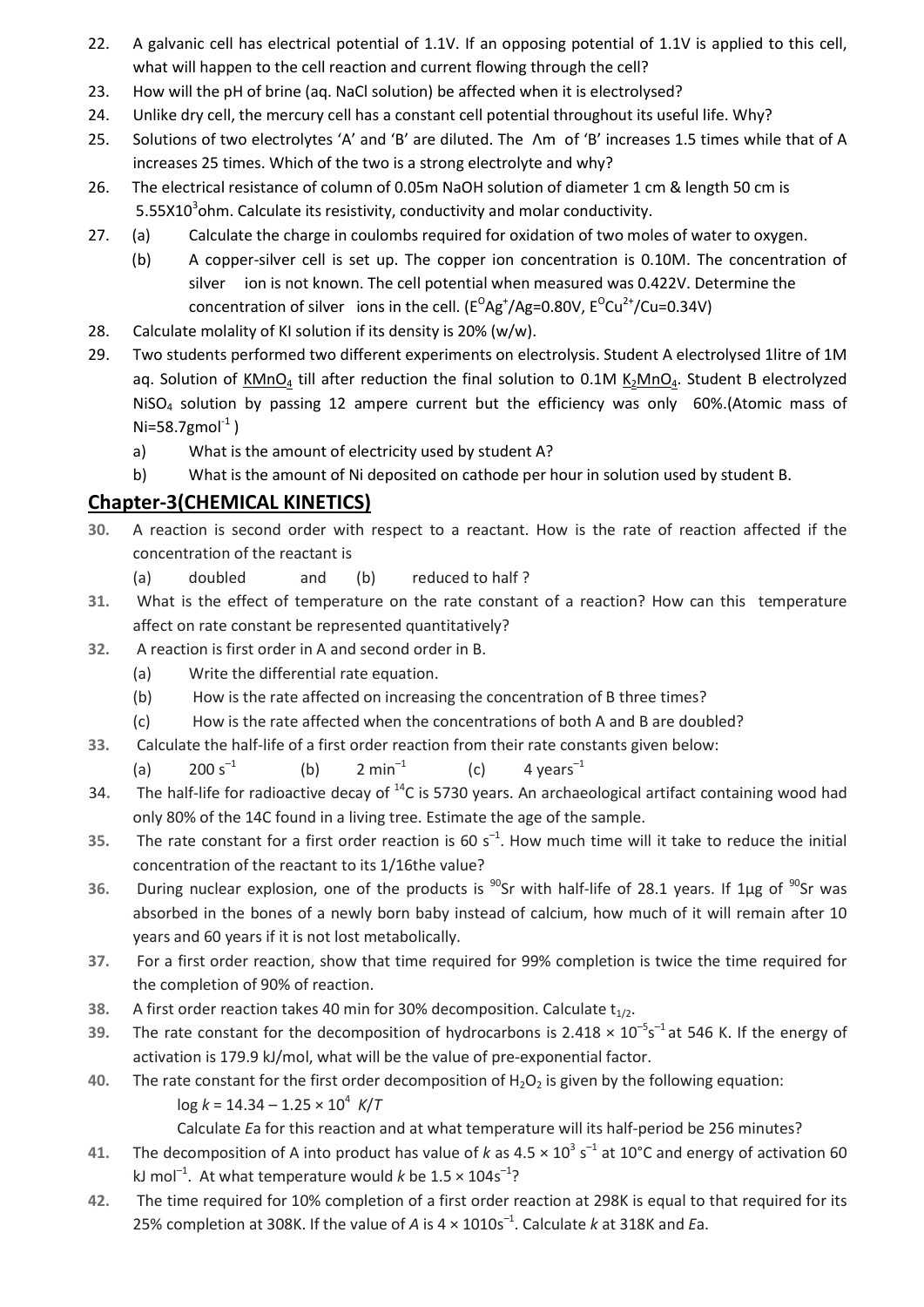- 1. How is charge produced? Write the properties of charged particles.
- 2. State and Define the S I unit of charge.
- 3. Does the charge 20 x  $10^{-25}$  C exist? Explain.
- 4. How many electrons are there in 10C?
- 5. State Gauss theorem in electrostatics. Obtain the expression for electric field at a point due to an infinitely long thin uniformly charged straight wire of linear charge density  $\lambda$  Cm<sup>-1</sup>.
- 6. Two point charges 6 µC and -2 µC are separated by a distance 1m in air. Calculate at what point on the line joining the two charges is the electric field zero?
- 7. A hollow metallic sphere of radius 5cm is charged such that potential at its centre is 20V.What is the potential on its surface?
- 8. Calculate the amount of work done in rotating a dipole of dipole moment  $3x$  10<sup>-8</sup> Cm from its position of stable equilibrium to the position of unstable equilibrium in a uniform electric field of intensity 10<sup>4</sup>N/C
- 9. Using Gauss law, derive an expression for the electric field intensity at any point outside a uniformly charged thin spherical shell of radius *R* and charge density σ C/m <sup>2</sup> . Draw the field lines when the charge density of the sphere is (i) positive, (ii) negative.
- 10. A uniformly charged conducting sphere of 2.5 m in diameter has a surface charge density of 100 mC/m <sup>2</sup>. Calculate the (i) charge on the sphere (ii) total electric flux passing through the sphere.
- 11. Derive an expression for the torque experienced by an electric dipole kept in a uniformly electric field.
- 12. Use Gauss's law to derive the expression for the electric field between two uniformly charged large parallel sheets with surface charge densities σ and - σ respectively.
- 13. Solve the numerical from NCERT from chapter 1.
- 14. Which orientation of an electric dipole in a uniform electric field would correspond to stable equilibrium?
- 15. If the radius of the Gaussian surface enclosing a charge is halved, how does the electric flux through the Gaussian surface change ?
- 16. Figure shows three point charges, +2q, -q and + 3q. Two charges +2q and -q are enclosed within a



surface 'S'. What is the electric flux due to this configuration through the surface 'S'

- 17. Name the physical quantity whose S.I. unit is JC-1. Is it a scalar or a vector quantity?
- 18. A charge 'q' is placed at the centre of a cube of side l. What is the electric flux passing through each face of the cube?
- 19. Two charges of magnitudes  $-2Q$  and  $+Q$  are located at points (a, 0) and (4a,0) respectively. What is the electric flux due to these charges through a sphere of radius '3a' with its centre at the origin?
- 20. Write the expression for the work done on an electric dipole of dipole moment p in turning it from its position of stable equilibrium to a position of unstable equilibrium in a uniform electric field E.
- 21. Write the expression for the work done on an electric dipole of dipole moment p in turning it from its position of stable equilibrium to a position of unstable equilibrium in a uniform electric field E.
- 22. Draw a plot showing variation of electric field with distance from the centre of a solid conducting sphere of radius R, having a charge of +Q on its surface.
- 23. Plot a graph showing the variation of Coulomb force (F) versus  $(1/r^2)$ , where r is the distance between the two charges of each pair of charges:  $(1\mu C, 2\mu C)$  and  $(2\mu C, -3\mu C)$ . Interpret the graphs obtained.
- 24. Define electric flux. Write its S.I. units.
- 25. Two charged spherical conductors of radii  $R_1$  and  $R_2$  when connected by a conducting wire acquire charges  $q_1$  and  $q_2$  respectively. Find the ratio of their surface charge densities in terms of their radii.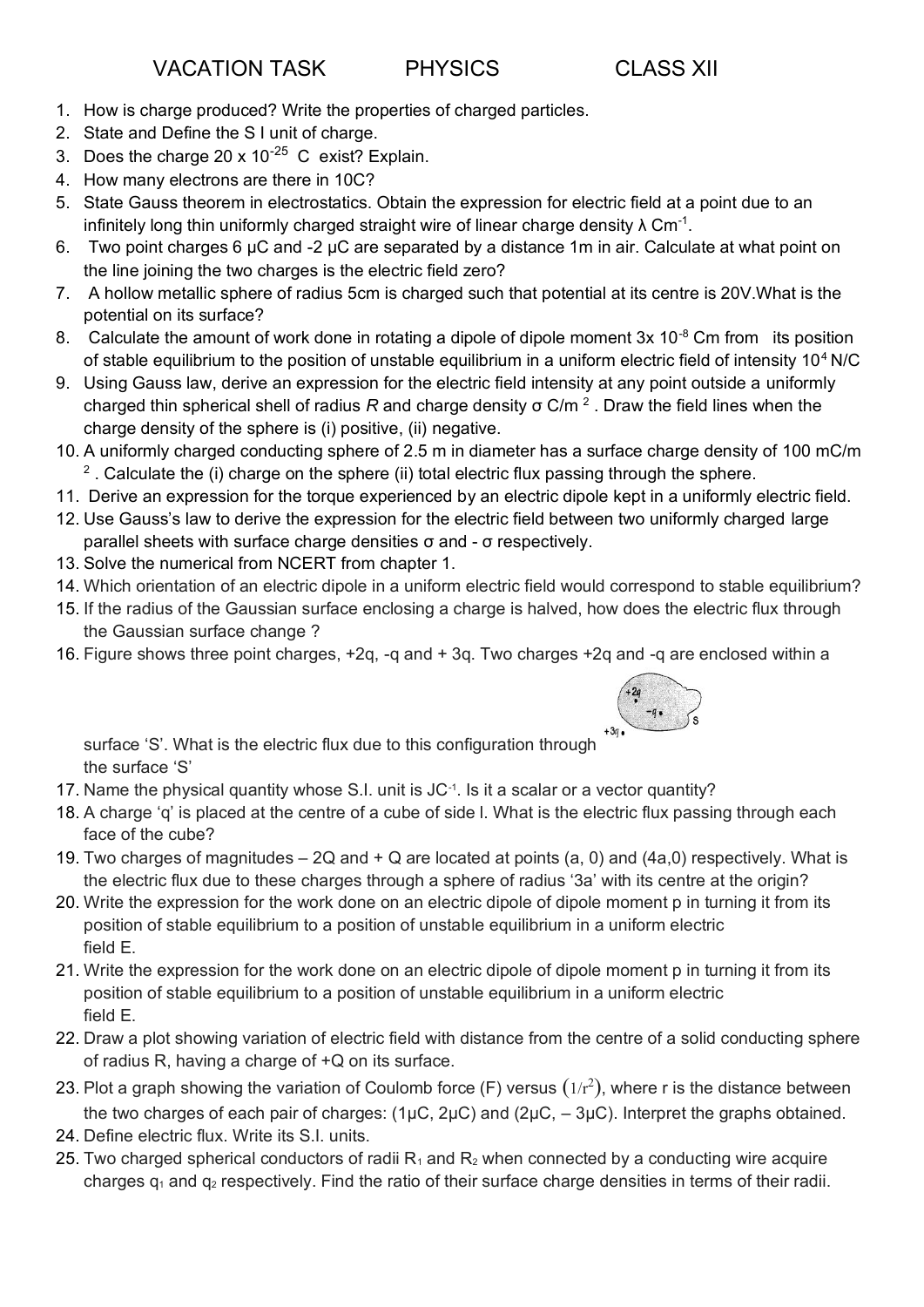### **SAINIK SCHOOL BHUBANESWAR SUMMER VACATION TASK FOR THE SESSION 2022-23**

### **SUBJECT : MATHEMATICS CLASS – XII**

**Instructions :** 

- **Go through the NCERT text book thoroughly.**
- **Can take reference from videos (class lectures) on the topics from Youtube .**
- **Learn the formulae uploaded as Formula sheet in the School Website.**
- **Solve the questions in Separate Maths Note Book.**
- **Utilize the available time to solve the Chapters (Class XI) from NDA Pathfinder as your preparations towards NDA.**

### **Chapter-01 Relation and Function Assignment - 1 4 Marks Questions**

- $\mathbf{1}$ . Show that an onto function  $f:\{1,2,3\} \rightarrow \{1,2,3\}$  is always one-one and vice-versa.
- $2.$ Check the injectivity and surjectivity of the function f:  $N \rightarrow N$  defined by

$$
f(x) = \begin{cases} \frac{n+1}{2} & , n \text{ odd} \\ \frac{n}{2} & , n \text{ even} \end{cases}
$$

- 3. Show that if  $f: A \rightarrow B$  and  $g: B \rightarrow C$  are one-one then  $gof: A \rightarrow C$  is also one-one.
- 4. Show that if  $f : A \rightarrow B$  and  $g : B \rightarrow C$  are onto then  $g \circ f : A \rightarrow C$  is also onto.
- 5. Let  $f: W \rightarrow w$  be defined as

$$
f(x) = \begin{cases} n - 1, & n \text{ odd} \\ n + 1, & n \text{ even} \end{cases}
$$

Show that f is invertible. Find the inverse of f. Where, W is the set of all whole numbers.

Show that  $f: \mathbb{R} \to \{x \in \mathbb{R} : -1 \le x \le 1\}$  defined by  $f(x) = \frac{x}{1 + |x|}, x \to \mathbb{R}$  is a bijective 6. function.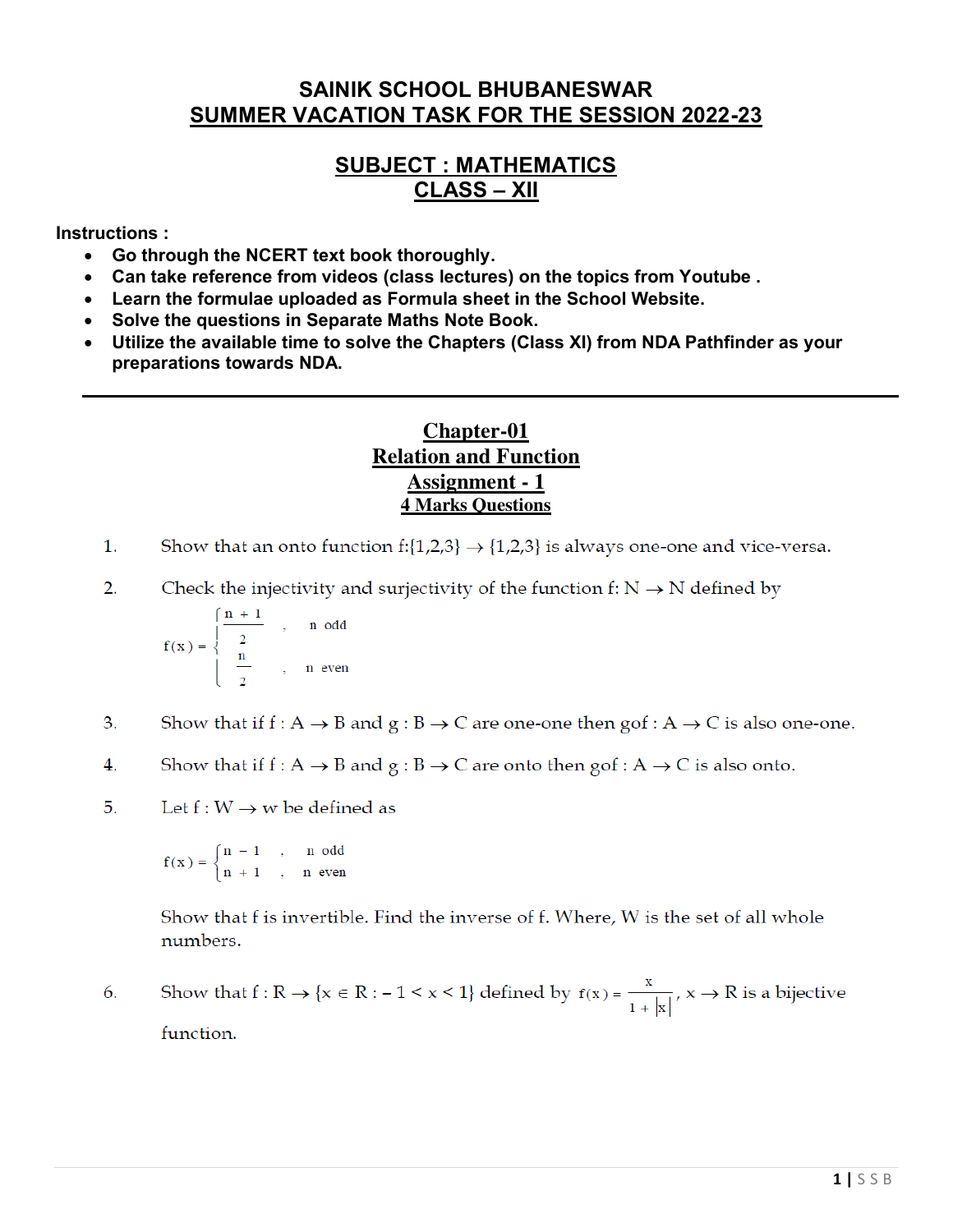- 7. Check the injectivity and surjectivity for the f:,  $R \rightarrow R$  defined by  $f(x)$  $\frac{x}{1+x^2}$ ,  $\forall x \in R$
- Let C be the set of complex numbers. Prove that  $f: C \to R$  given by  $f(z) = |2|, \forall 2$ 8.  $\in$  C. is neither one-one nor on to.
- 9. Let the function  $f: R \to R$  be defiend by  $f(x) = \cos x \ \forall x \in R$ . Show that f is neither one-one nor on to.
- 10. Let A = [-1, 1]. Then discuss whether  $f : A \rightarrow A$  defined as  $f(x) = x |x|$  is one-one, onto or bijective.
- 11. Classify the following functions as one-one, onto or bijective.
	- $f: N \rightarrow N$  defined by  $f(x) = x^2 + 1$  $(i)$
	- $f: Z \rightarrow Z$  defined by  $f(x) = x^3$  $(ii)$

Consider  $f : R - f : R - \left\{\frac{-4}{3}\right\} \to R - \left\{\frac{4}{3}\right\}$  given by  $f : R = \frac{4x + 3}{3x + 4}$ . Show that f is 12. bijective.

Ans. 
$$
f^{-1}(x) = f^{-1}(x) = \frac{4x - 3}{4 - 3x}
$$
,  $f^{-1}(0) = \frac{-3}{4}$ ,  $x = \frac{11}{10}$ 

- Show that  $f: Q \{3\} \rightarrow Q$  defined by  $f(x) = \frac{2x + 3}{x 3}$ 13.
- 14. Let  $f:[0,\infty) \to \mathbb{R}$  be a function defined by  $f(x) = 9x^2 + 6x - 5$ . Prove that f is not invertible. Modify, only the codomain of f to make f invertible and then find its inverse.
- 15. Let f,  $g: R \to R$  be two functiosn defined as

$$
f(x) = |x| + x \text{ and } g(x) = |x| - x \forall x \in \mathbb{R}.
$$

Then, find fog and gof.

- 16. If the function  $f: R \to R$  be defined by  $f(x) = 2x - 3$  and  $g: R \to R$  by  $g(x) = x^3 + 5$ , then prove that gof:  $R \rightarrow R$  is a bijective function. Also, verify that (gof)<sup>-1</sup> = f<sup>-1</sup>og<sup>-</sup>  $\mathbf{1}_{\mathbf{1}}$
- If  $f: R \to R$  is defined by  $f(x) = x^2 3x + 2$  write  $f(f(x))$ 17.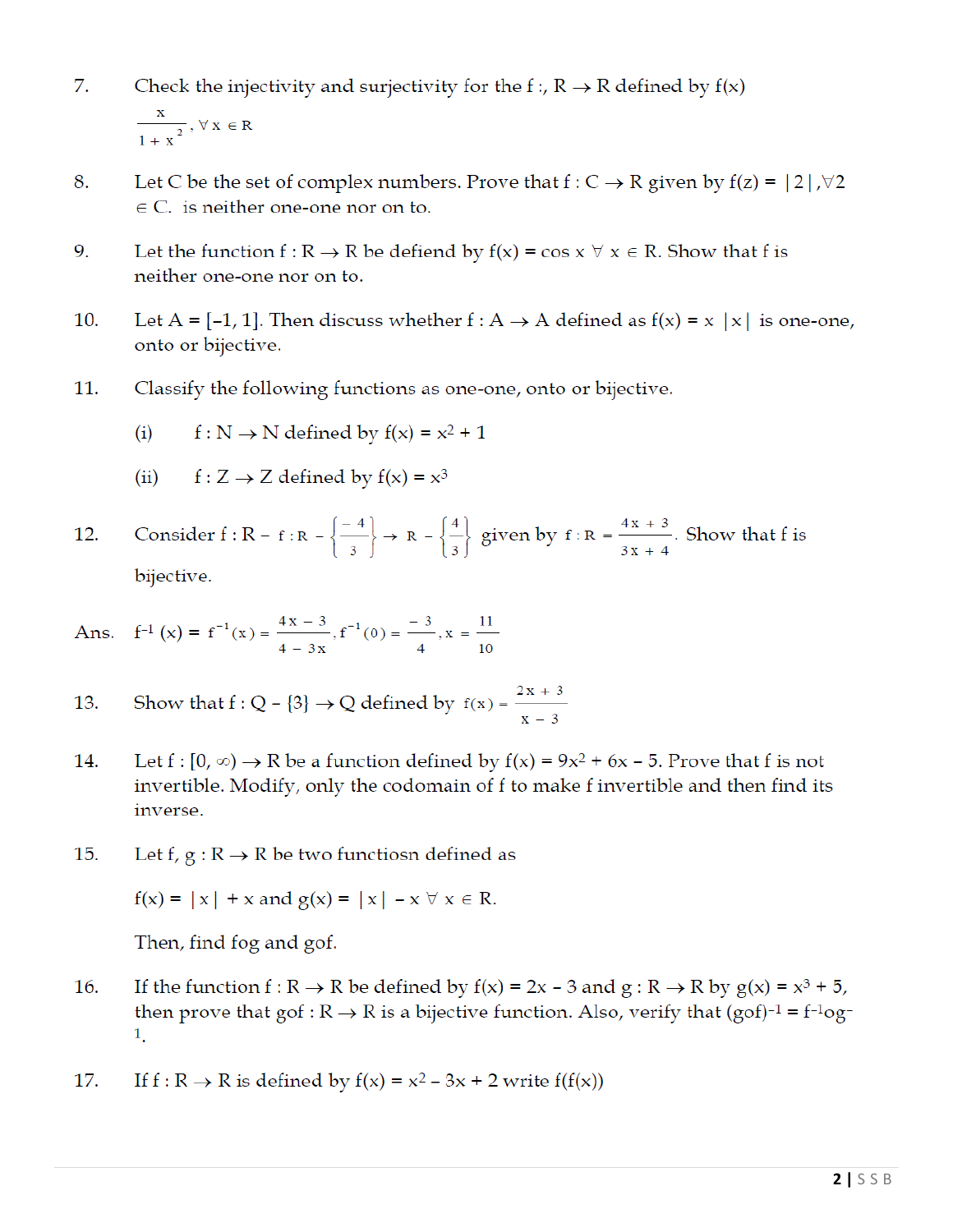### **Chapter-02 Inverse Trigonometric Functions Assignment - 3 4 Marks Questions**

1. Prove that 
$$
\cos^{-1} \frac{12}{13} + \sin^{-1} \frac{3}{5} = \sin^{-1} \frac{56}{65}
$$

2. Prove that 
$$
\tan^{-1} \frac{63}{16} = \sin^{-1} \frac{5}{13} + \cos^{-1} \frac{3}{5}
$$

3. Prove that 
$$
\tan^{-1} \frac{1}{5} + \tan^{-1} \frac{1}{7} + \tan^{-1} \frac{1}{3} + \tan^{-1} \frac{1}{8} = \frac{\pi}{4}
$$
.

4. Solve 
$$
\tan^{-1} \frac{1-x}{1+x} = \frac{1}{2} \tan^{-1} x
$$
,  $x > 0$ 

5. If 
$$
\sin^{-1}(1-x) - 2 \sin^{-1} x = \frac{\pi}{2}
$$
, then find the value of x.

6. Solve 
$$
\cos(\tan^{-1} x) = \sin \left( \cot^{-1} \frac{3}{4} \right)
$$
.

7. Show that 
$$
\cot^{-1} 7 + \cot^{-1} 8 + \cot^{-1} 18 = \cot^{-1} 3
$$
.

How many solutions does the equation  $\tan^{-1} x - \cot^{-1} x = \tan^{-1} \left[ \frac{1}{\sqrt{3}} \right]$  have? 8. Unique Sol.

\*\*\*\*\*\*\*\*\*\*

9. Solve for x: 
$$
\tan^{-1} \frac{x-1}{x-2} + \tan^{-1} \frac{x+1}{x+2} = \frac{\pi}{4}
$$
.

10. Prove that 
$$
\cot^{-1} \left[ \frac{\sqrt{1 + \sin x} + \sqrt{1 - \sin x}}{\sqrt{1 + \sin x} - \sqrt{1 - \sin x}} \right] = \frac{x}{2}, x \in \left( 0, \frac{\pi}{4} \right)
$$
.

11. Prove that 
$$
\tan^{-1}\left(\frac{1}{2}\right) + \tan^{-1}\left(\frac{1}{5}\right) + \tan^{-1}\left(\frac{1}{8}\right) = \frac{\pi}{4}
$$
.

12. Prove that 
$$
\cos \left[\sin^{-1} \frac{3}{5} + \cot^{-1} \frac{3}{2}\right] = \frac{6}{5\sqrt{13}}
$$
.

**3 |** SSB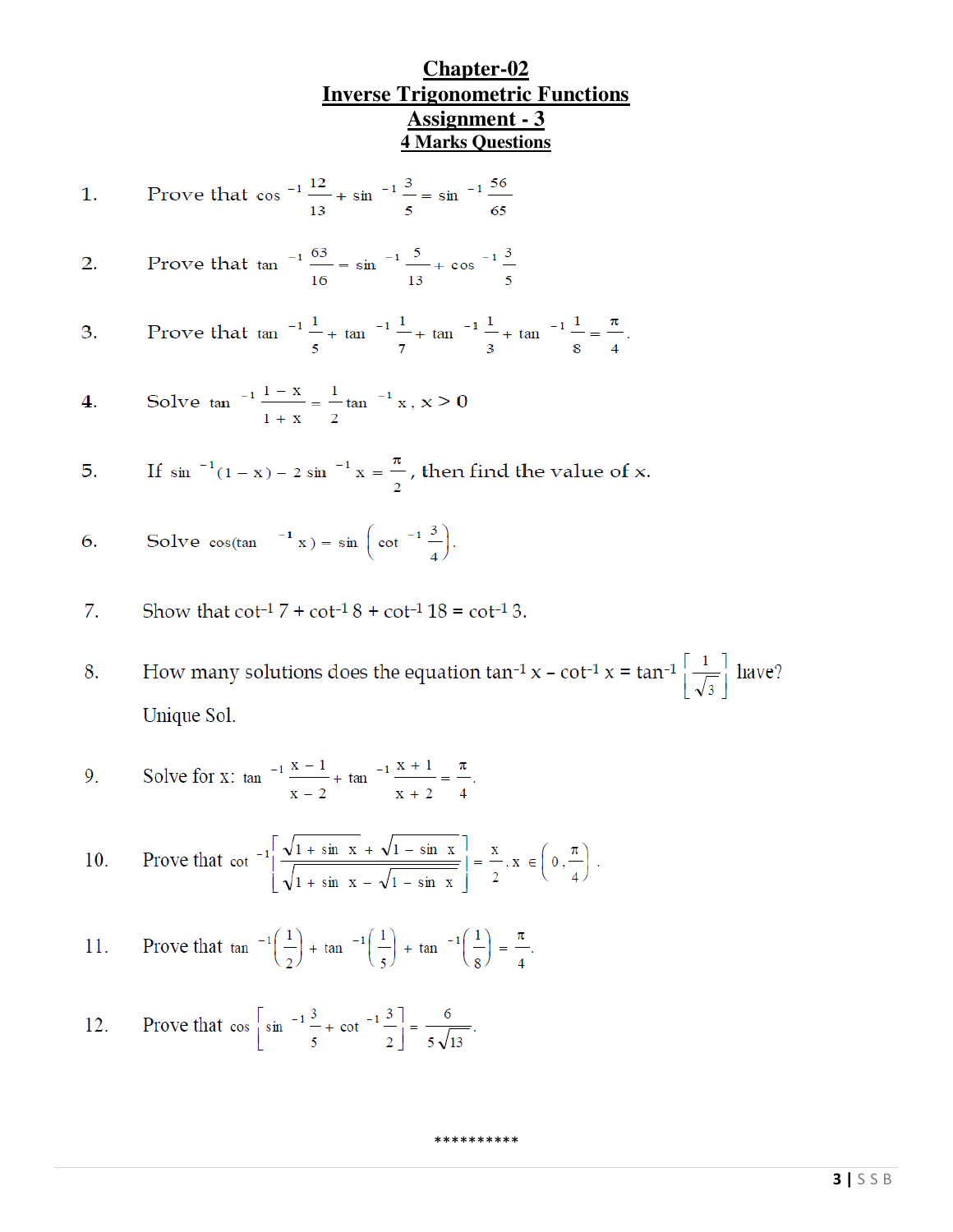# **SUMMER VACATION TASK (2022-23) SUB-BIOLOGY CLASS-XII**

**\_\_\_\_\_\_\_\_\_\_\_\_\_\_\_\_\_\_\_\_\_\_\_\_\_\_\_\_\_\_\_\_\_\_\_\_\_\_\_\_\_\_\_\_\_\_\_\_\_\_\_\_\_\_\_\_\_** 

1. Draw a labelled diagram of sectional view of a mature embryo sac of an angiosperm.

2. (a) Describe the formation of mature female gametophyte within an ovule in angiosperms.

(b) Describe the structure of cell that guides the pollen tube to enter the embryo sac.

3. (a) Draw a diagram of an enlarged view of TS of one microsporangium of an angiosperm and label the following parts.

- (i) Tapetum (ii) Middle layers
- (iii) Endothecium (iv) Microspore mother cell

 (b) Mention the characteristic features and function of tapetum. Explain the following giving reasons.

- (i) Pollen grains are well preserved as fossils.
- (ii) Pollen tablets are in use of people these days.

4. How does the pollen mother cell develop into a mature pollen grain? Illustrate the stages with labelled diagram.

5. Draw a labelled diagram of the sectional view of a mature pollen grain in angiosperm. Explain the functions of its two different parts.

6. What is pollen-pistil interaction and how is it mediated?

7. Differentiate between xenogamy and geitonogamy?

8. How do the pollen grains of *Vallisneria* protect themselves?

9. Mention the pollinating agent of an inflorescence of small dull coloured flowers with well exposed stamens and large feathery stigma. Give any one characteristic of pollen grains produced by such flowers.

10. Name the type of flower which favours cross-pollination.

11. Mention the reasons for difference in ploidy of zygote and primary endosperm nucleus in an angiosperm.

12. State one advantage and one disadvantage of cleistogamy.

13. Why should a bisexual flower be emasculated and bagged prior to artificial pollination? Explain any two devices by which autogamy are prevented in flowering plants.

14. Make a list of any three outbreeding devices that flowering plants have developed and explain how they help to encourage cross pollination.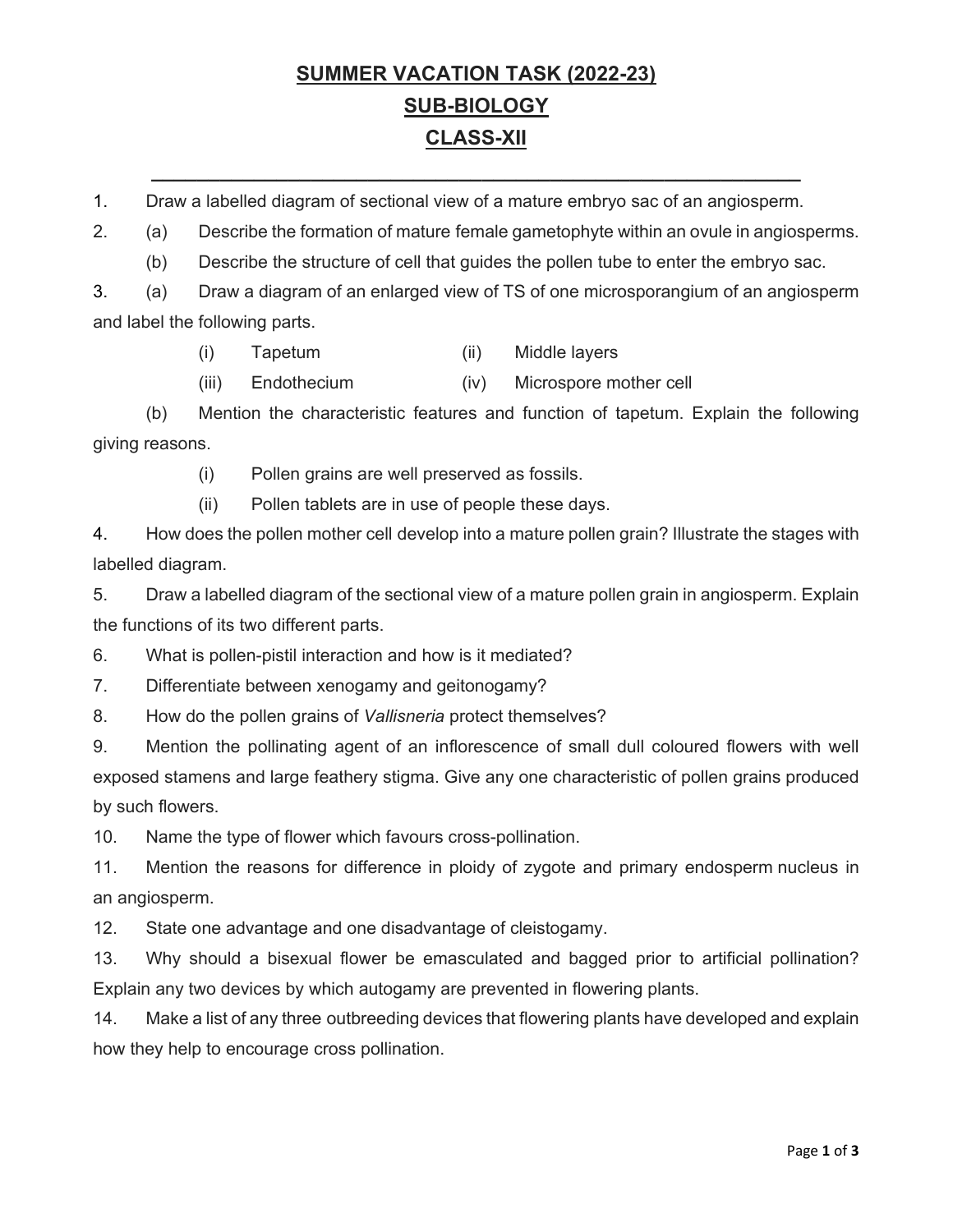15. Draw a Longitudinal Section (LS) of a post-pollinated pistil showing entry of pollen tube into a mature embryo sac. Label filiform apparatus, chalazal end, hilum, antipodals, male gametes and secondary nucleus.

16. (i) Explain the characteristic features of wind pollinated flowers. How are insect pollinated flowers different from them?

(ii) Explain the mutually rewarding relationship between Yucca plant and species of moth.

17. (i) Describe the endosperm development in coconut.

(ii) Why is tender coconut considered as healthy source of nutrition?

(iii) How are pea seeds different from castor seeds with respect to endosperm?

18. Differentiate between perisperm and endosperm giving one example of each.

19. With the help of an example of each explain the following Apomixis, parthenocarpy, polyembryony.

20. Give reasons why?

- (a) Most zygotes in angiosperms divide only after certain amount of endosperm is formed.
- (b) Groundnut seeds are ex-albuminous and castor seeds are albuminous.
- (c) Micropyle remains as a small pore in the seed coat of a seed.

 (d) Integuments of an ovule harden, and the water content is highly reduced as the seed matures.

(e) Apple and cashew nuts are not called true fruits.

21. (a) Name the organic material exine of the pollen grain is made up of. How is this material advantageous to pollen grain?

 (b) Still, it is observed that it does not form a continuous layer around the pollen grain. Give reason.

(c) How are 'pollen banks' useful?

22. (a) As a senior biology student you have been asked to demonstrate to the students of secondary level in your school, the procedure (s) that shall ensure cross – pollination in a hermaphrodite flower. List the different steps that you would suggest and provide reasons for each of the item.

 (b) Draw a diagram of a section of a megasporangium of an angiosperm and label funiculus, Micropyle, embryo sac and nuclleus.

23. Write the location and functions of following in human testes.

(i) Sertoli cells (ii) Leydig cells

24. List the different parts of human oviduct through which the ovum travels till it meets the sperm for fertilisation.

25. Name and explain the role of inner and middle walls of human uterus.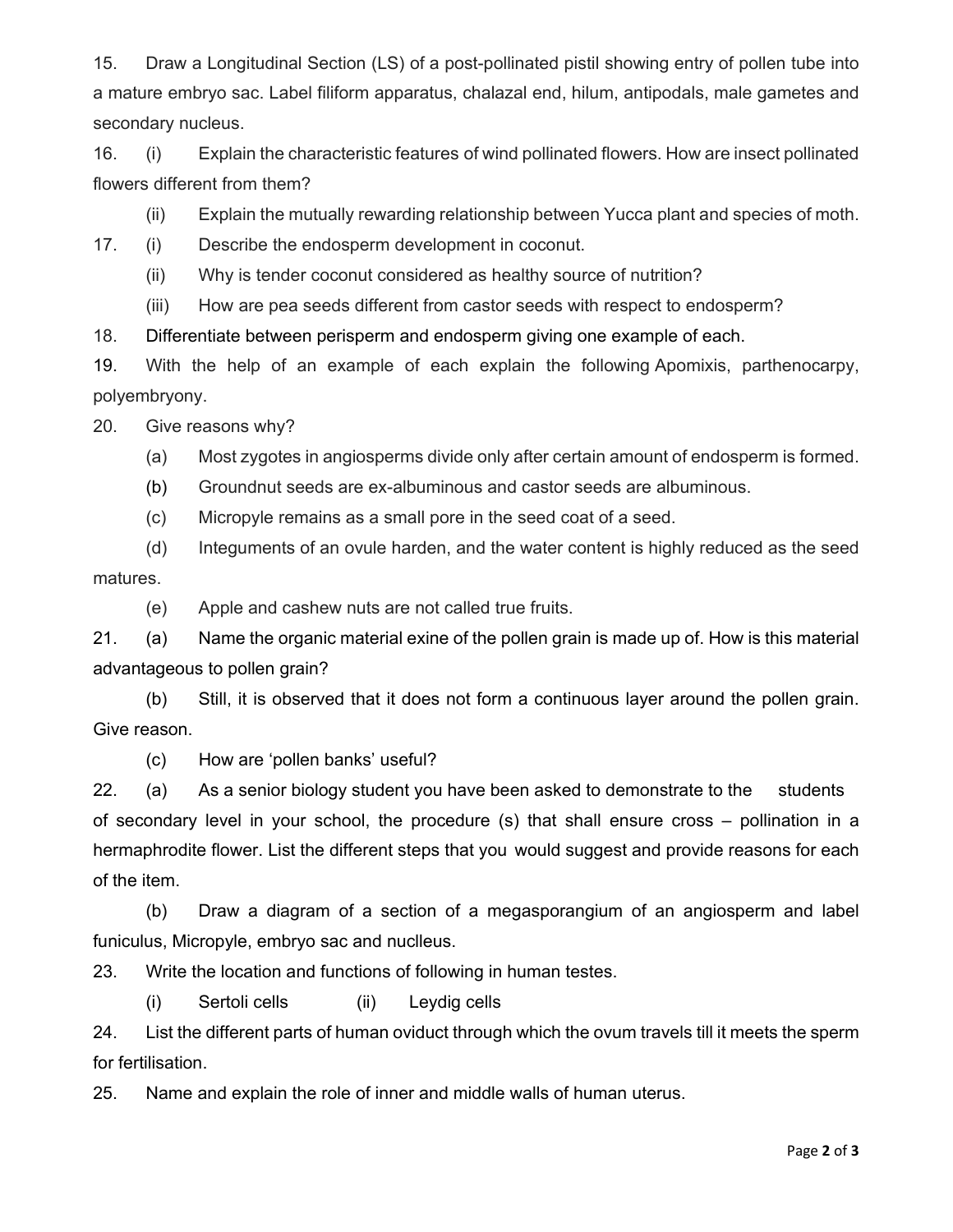26. Study the following flow chart. Name the hormones involved at each stage. Explain their functions.

# Hypothalamus Pituitary **Testes**

27. (i) Draw a diagrammatic labelled sectional view of a seminiferous tubule of a human.

(ii) Describe in sequence the process of spermatogenesis in humans.

28. (i) Give a schematic representation of spermatogenesis in humans.

 (ii) At which stage of life does gametogenesis begin in human male and female, respectively?

 (iii) Name the organs where gametogenesis gets completed in human male and female, respectively.

29. (i) Draw a schematic diagram of a human sperm and label the cellular components. Give the functions of any three parts.

(ii) Where are the sperm heads found embedded to survive after spermatogenesis?

- 30. (i) Draw a sectional view of human ovary. Label the following parts
	- (a) Primary follicle (b) Ovum
	- (c) Graafian follicle (d) Corpus luteum
	- (ii) Name the hormones influencing
		- (a) Ovulation (b) Development of corpus luteum.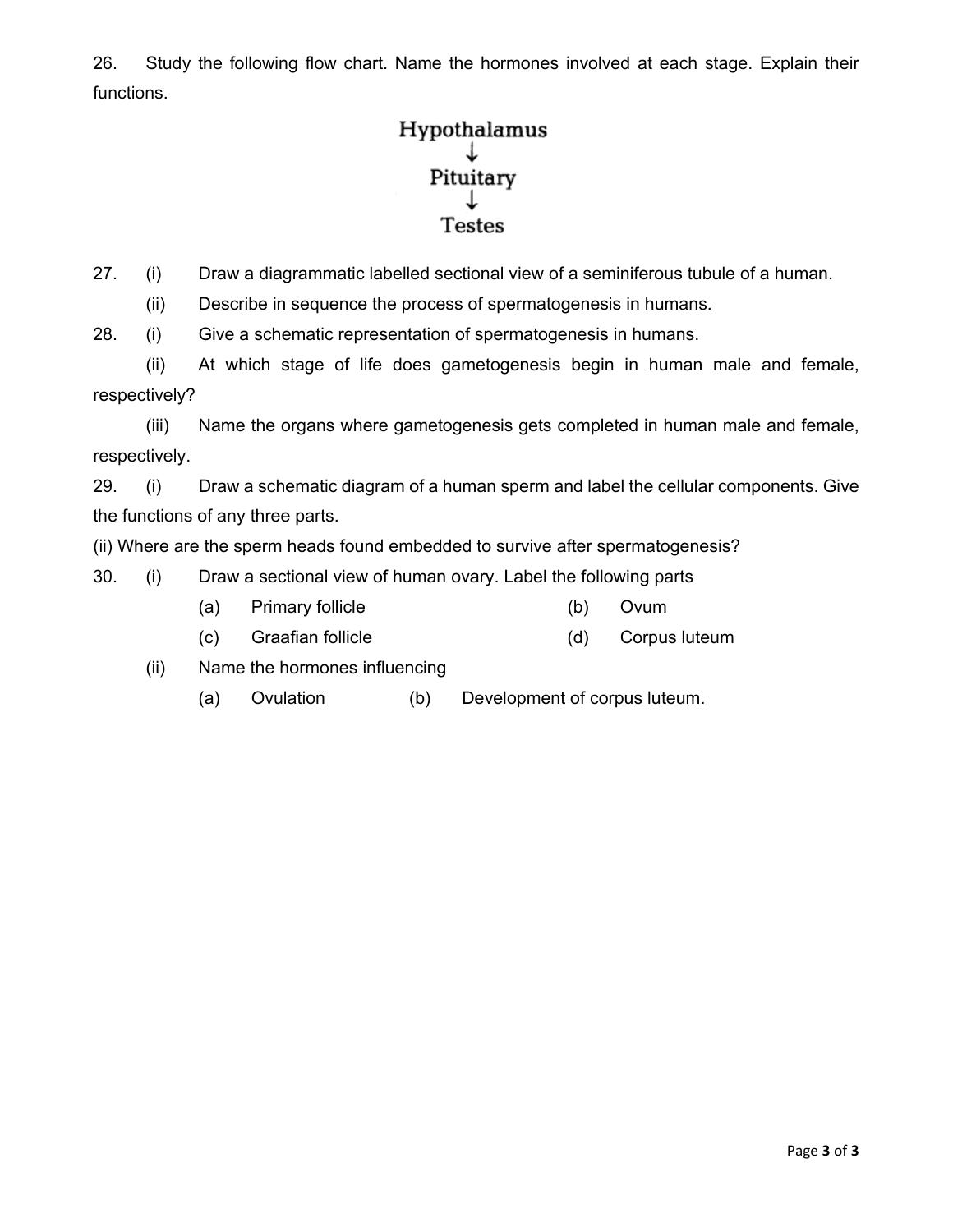### Sainik School Bhubaneswar Vacation Task (Summer): XII, English, 2022

1. Why were the villagers seated on the back benches?

2. What was unusual about the school that Franz noticed when he entered the school?

3. Why was it the last lesson? How did Franz react to it?

4. What did M. Hamel say about French language?

5. Why did not M Hamel want the people to forget French?

6. Describe how M Hamel conducted the last lesson.

7. What was the mood in the classroom when M Hamel gave his last French lesson?

8. What happened when the church clock struck twelve?

9. What does the title "Lost Spring" convey?

10. Do you think Saheb was happy to work at the tea stall? Give reasons.

11. Is it possible for Mukesh to realise his dream? Justify your answer.

12. Why was not Saheb happy on getting a job?

13. Why don't the bangle makers of Firozabad organise themselves?

14. "Saheb is no longer his own master", says the writer. What does she mean?

15. What did garbage mean to the children of Seemapuri and to their parents?

16. Describe the difficulties the bangle makers of Firozabad have to face in their lives. (150Words)

17. "It is his karam, his destiny" that made Mukesh's grandfather go blind. How did Mukesh disprove this belief by choosing a new vocation and making his own destiny? (150Words)

18. There is a flood of advertisements on television channels these days. Write a letter to the Editor, Indian Express about the negative influence which such advertisements have on the minds of the people. You are Sunita / Sunil of Mayur Vihar, Kanpur.

19. You are Vani / Vikrant Kapoor, Head of the Health & Wellness club of your school. Your club organized a seminar to make students aware about alarming use of chemicals in Vegetables & fruits. Experts from the medical field and consumer forums were invited to answer the queries of the audience. Write a report in 150-200 words for your school magazine.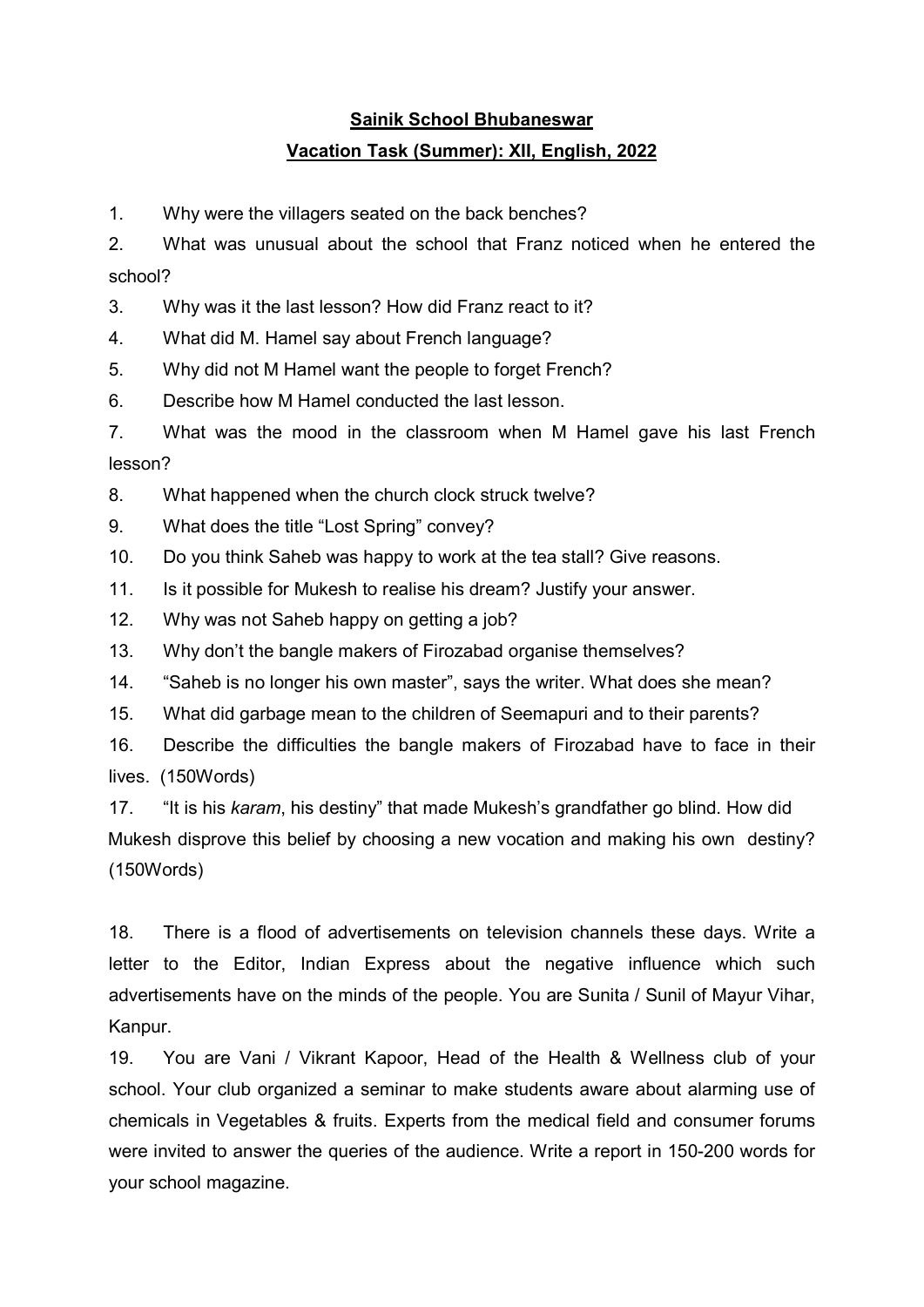20. You are Reshma / Raghu staying at the Press Apartments at Nagpur. The main road leading to this colony has three open manholes causing frequent accidents at night. Also it gets so dark in the evenings in winter that the children and women just cannot venture to move out alone during night time. Write a letter to the Editor of 'The Times of India' drawing attention of the government towards this problem of the residents.

21. The new traffic rules have created a panic among people in general using twowheelers and four-wheelers on road. Riding/driving a vehicle without proper documents such as driving license, registration, insurance, pollution certificate and without using helmet or seat belt results in imposition of heavy penalty anybody could have ever imagined. In certain cases, the ill treatment by the police also adds to the common man's woe. You are a social activist who wants to draw the attention of the concerned authorities to stop such harassment and ill treatment to people and reduce the penalty amount. Write a letter to the editor of a national daily on the issue. (120-150 words)

22. A recent study has revealed that teenagers who use the smart phone more than four hours a day dissociate themselves with family members and friends ultimately ending up in mental depression. Write an article for a national daily on 'The Impact of Smart Phone on Teenagers' creating awareness among them. You are Ankan / Anita. (150-200 words)

23. Your school recently celebrated the 150<sup>th</sup> Birth Anniversary of Mahatma Gandhi. The school also conducted various competitions among students and organised cultural programmes featuring Gandhi's life and work. As student reporter for your school magazine, write a report giving details of the celebrations. You are Paramesh/Paramita. (150-200 words)

24. Mahatma Gandhi once said, "I regard the English language as an open window for peeping into western thought and science." Write an article in 150-200 words on "The Usefulness of English Language in India ".You are Pratyush / Priya.

25. Your school celebrated the  $150<sup>th</sup>$  Birth Anniversary of the father of the nation, Mahatma Gandhi. Write a report in 150-200 words for your school magazine, giving details of the celebration. You are Amit / Amita of Maharani Senior Secondary School, Gwalior.

26. You are Radhika /Rajeev from 21, Cherry Road, Madurai. Draft an application with a separate bio-data in about 120-150 words for the post of the librarian in Vision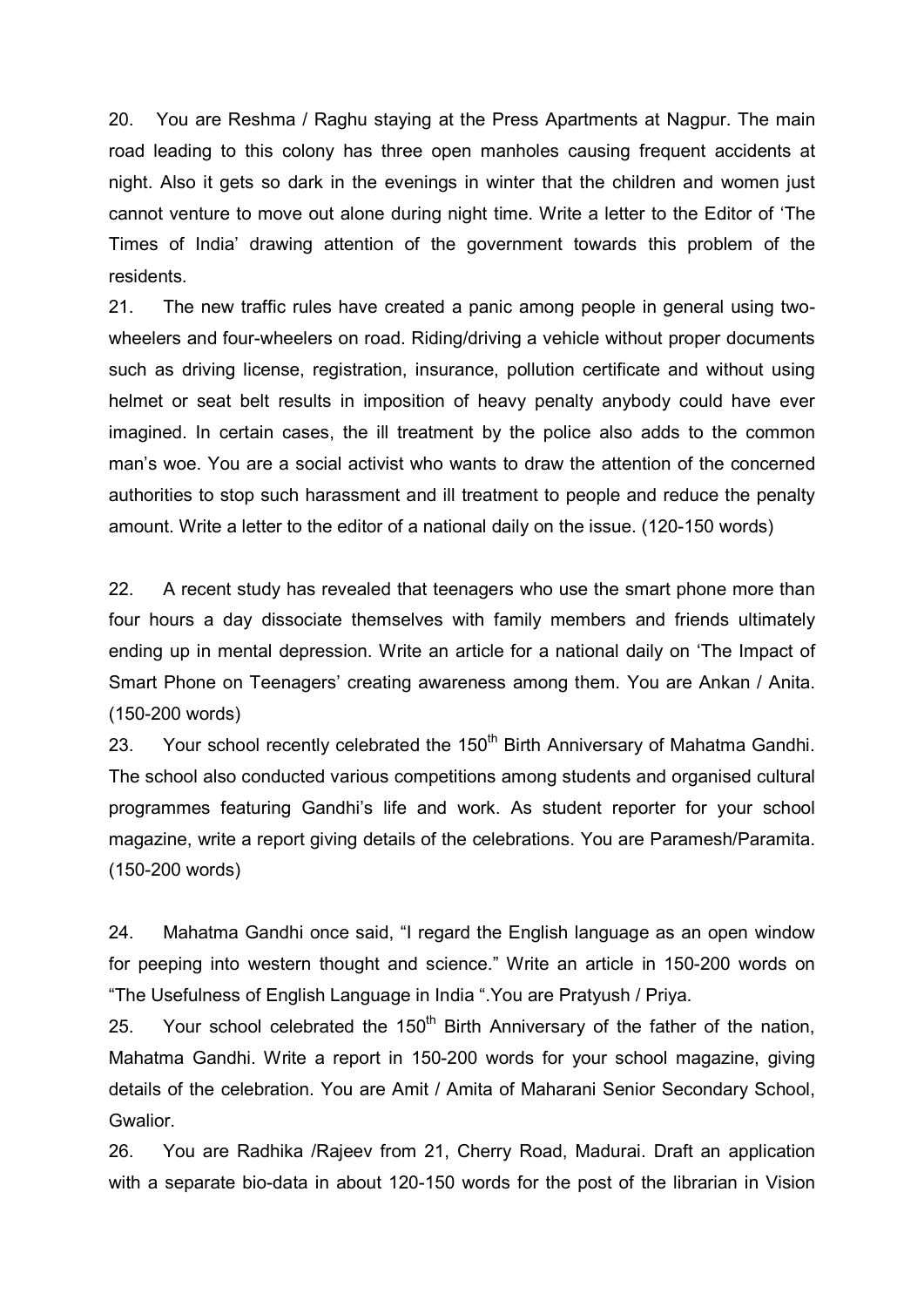Senior Secondary School, Calicut. You came to know about the vacancy in the said post from a National newspaper.

27. Rising pollution, fast and competitive lifestyle, lack of nutritious food etc. have caused health woes for a large section of our population. Providing healthcare used to be a charitable and ethical activity in the past but today it has become commercialised, a money spinning business. Write an article in 150-200 words on "How to provide proper healthcare to the common man". You are Rohit/ RashmI.

28. You are Raj / Rani, the Head Boy/Head Girl of DM Public School, Patna. You have to deliver a speech in your school assembly on the 'World Peace Day' on the topic, 'Let's Practise Non-Violence'. Write the speech in 150-200 words pointing out the recent acts of terrorism that claimed innocent lives, and highlighting the value of nonviolence which is the need of the hour.

29. Due to a sudden landslide and unfavourable weather, Navodaya Vidyalaya Shimla has to be closed for a week. As the Principal of that school, draft a notice in not more than 50 words to be displayed at the school main gate notice board.

30. You are Secretary of Lions Club, Madurai. Write a notice in not more than 50 words informing the members to attend an extraordinary meeting of the governing body. Include details like date, time venue, etc.

\*\*\*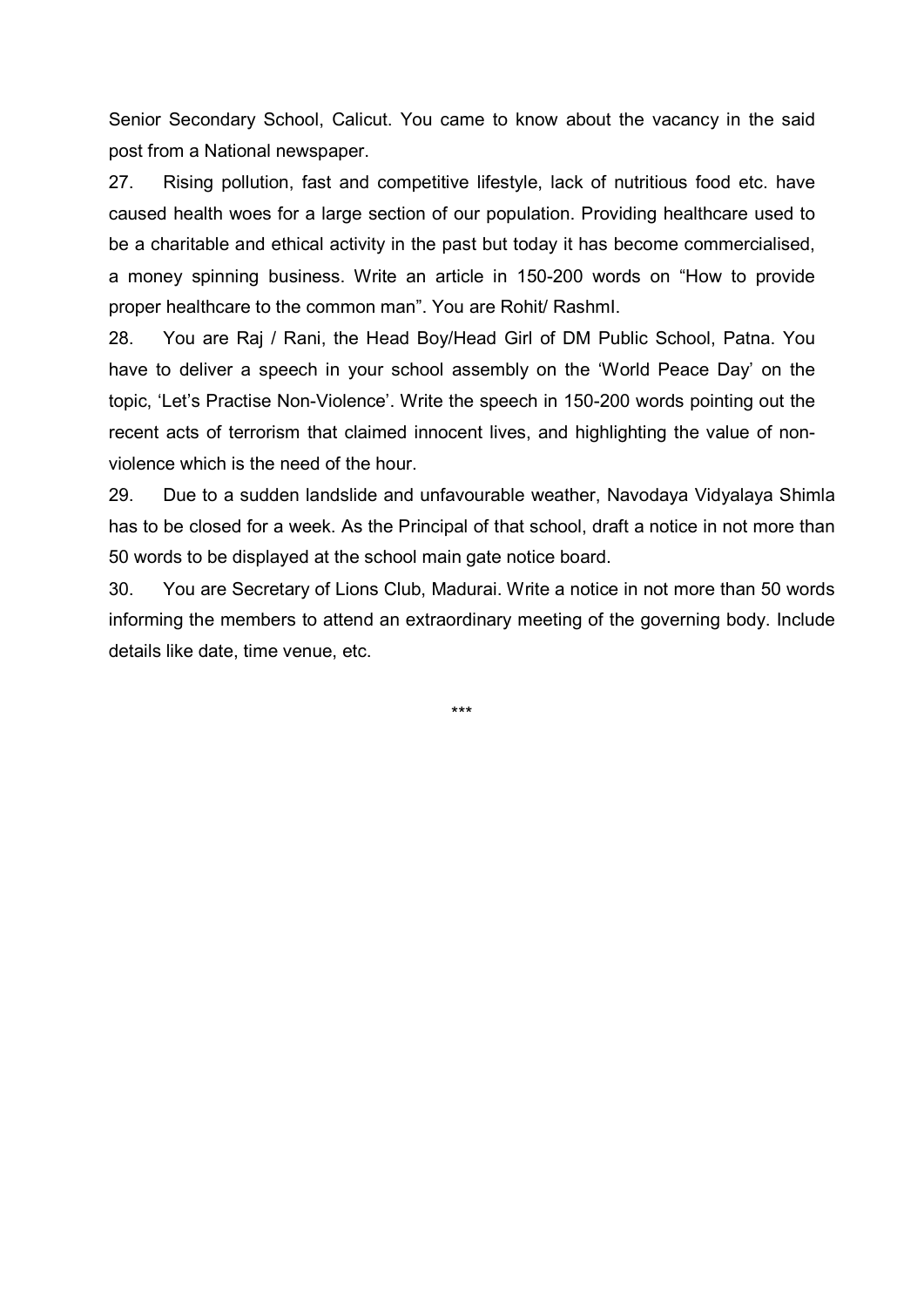### Sainik School Bhubaneswar Summer Vacation Task Session 2022 - 23 Class - XII Subject - Computer Science

- ------------------------------------------------------------------------------------------------------------------------------------ 1. What are the advantages of Python programming language?
- 2. In how many different ways can you work in Python?
- 3. What are the advantages/disadvantages of working in interactive mode in Python?
- 4. Write Python statement for the following in interactive mode:
	- (a) To display sum of 3, 8.0, 6\*12
	- (b) To print sum of 16, 5.0, 44.0.
- 5. What are operators? Give examples of some unary and binary operators.
- 6. What is an expression and a statement?
- 7. What all components can a Python program contain?
- 8. What are variables? How are they important for a program?
- 9. Write the output of the following:

```
 (i) for i in '123' : 
        print ("guru99",i,) 
(ii) for i in [100, 200, 300]
```

```
 print (i)
```
- (iii) for j in range (10, 6,-2) :
	- print(j\*2)
- (iv) for x in range  $(1,6)$ :

```
for y in range (1, x+1):
```

```
print(x,'',y)
```

```
 (v) for x in range (10, 20):
```

```
if (x == 15):
```

```
 break
```

```
 print (x)
```

```
 (vi) for x in range (10,20)):
```
if (x%2 == 0):

```
 continue
```

```
 print (x)
```
10. Write the output of the following program on execution if  $x = 50$ :

```
 if x>10:
```

```
 if x>25: 
           print("OK") 
        if x>60: 
           print ("GOOD") 
elif x>40: 
        print ("AVERAGE")
```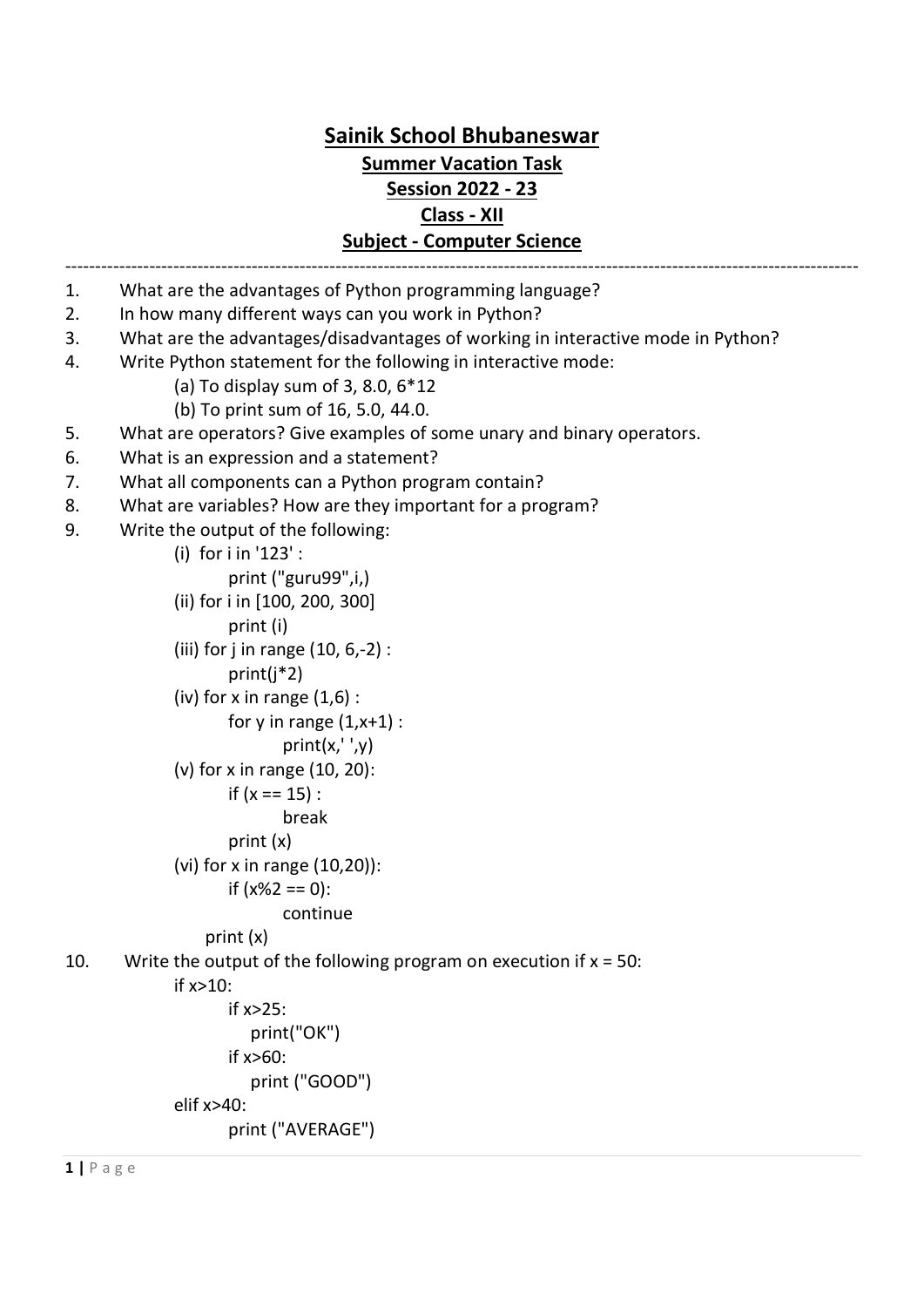else:

### print("NO,OUTPUT")

- 11. What are the various ways of creating a list?
- 12. What are the similarities between strings and Iists?
- 13. Why are lists called a mutable data type?
- 14. What is the difference between insert () and append () methods of a list?
- 15. Write a program to calculate the mean of a given list of numbers.
- 16. Write a program to calculate the minimum element of a given list of numbers.

17. Write a code to calculate and display total marks and percentage of a student from a given list storing the marks of a student.

18. Write a Program to multiply an element by 2 if it is an odd index for a given list containing both numbers.

19. Write a program to shift elements of a list so that the first element moves to the second index and second element moves to the third index, and so on, and the last element shifts to the first position.

Suppose the list is: [10, 20, 30, 40]

After shifting, it should look like: [20, 30, 40, 10]

20. A list Num contains the following elements:

#### 3, 25, 13, 6, 35, 8, 14, 45

Write a program to swap the content with the next value divisible by 5 so that the resultant list looks like:

### 25, 3, 13, 35, 6, 8, 45, 14

21. Write a program to accept values from a user in a tuple, add these values to tuple and display its elements one by one. Also display its maximum and minimum value.

22. Write a program to input any values for two tuples. Print it, interchange it and then compare them.

23. Write a Python program to input 'n' classes and names of their class teachers to store them in a dictionary and display the same. Also accept a particular class from the user and display the name of the class teacher of that class.

24. Write a program to store student names and their percentage in a dictionary and delete a particular student name from the dictionary. Also display the dictionary after deletion.

25. Write a Python program to input names of 'n' customers and their details like items bought, cost and phone number, etc., store them in a dictionary and display all the details in a tabular form.

26. Write a Python program to capitalize first and last letters of each word of a given string

27. Write a Python program to remove duplicate characters of a given string.

28. Write a Python program to compute sum of digits of a given string.

29. Write a Python program to find the second most repeated word in a given string.

30. Write a Python program to change a given string to a new string where the first and last chars have been exchanged.

31. Write a Python program to multiply all the items in a list.

32. Write a Python program to get the smallest number from a list.

33. Write a Python program to append a list to the second list.